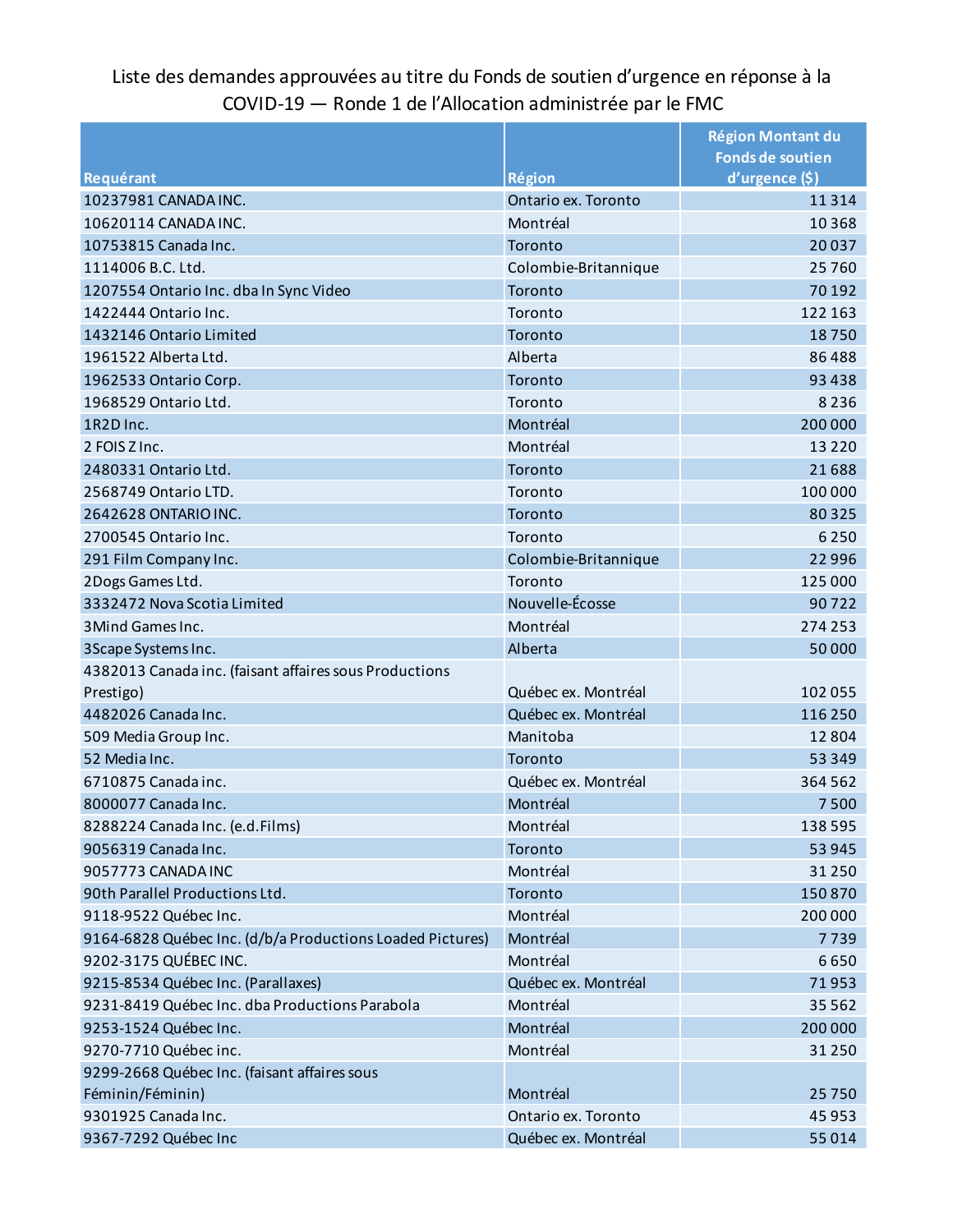|                                         |                      | <b>Région Montant du</b> |
|-----------------------------------------|----------------------|--------------------------|
|                                         |                      | <b>Fonds de soutien</b>  |
| Requérant                               | <b>Région</b>        | d'urgence (\$)           |
| 9374-7319 Québec Inc.                   | Montréal             | 82753                    |
| 9404-2942 Québec Inc.                   | Montréal             | 6640                     |
| 9712747 CANADA INC.                     | Toronto              | 31875                    |
| A Média Productions Inc.                | Montréal             | 278338                   |
| <b>Accent Entertainment Corporation</b> | Toronto              | 271675                   |
| Aetios Productions Inc.                 | Montréal             | 800 000                  |
| Agence Film Inc                         | Toronto              | 41625                    |
| Albedo Informatics Incorporated         | Toronto              | 103814                   |
| Alibi Entertainment Inc.                | Toronto              | 97761                    |
| Alpha-Zoulou Inc.                       | Montréal             | 7500                     |
| Amalga Créations Médias Inc.            | Montréal             | 600 000                  |
| Amaze Film + Television Inc.            | Toronto              | 23 0 8 0                 |
| Amberwood Productions Services Inc.     | Ontario ex. Toronto  | 99 2 68                  |
| Anaid Productions Inc.                  | Alberta              | 200 000                  |
| Andrew Gregg Films Inc.                 | Toronto              | 46 477                   |
| Anémone Films Inc.                      | Montréal             | 159 218                  |
| Angel Entertainment Corporation         | Saskatchewan         | 153 150                  |
| Anthem Media Productions Inc.           | Toronto              | 200 000                  |
| Antica Productions Ltd.                 | Toronto              | 97330                    |
| Apartment 11 Productions Inc.           | Montréal             | 271877                   |
| Arcadia Entertainment Inc.              | Nouvelle-Écosse      | 119511                   |
| Ari A. Cohen Productions Inc.           | Montréal             | 20 29 2                  |
| <b>ASICA Limited</b>                    | Alberta              | 31 2 50                  |
| Associated Producers Ltd.               | Toronto              | 18713                    |
| ASTROLABE Interactive Inc.              | Montréal             | 20344                    |
| Atautsikut Production Ltd.              | Nunavut              | 5489                     |
| Attraction Images inc.                  | Montréal             | 631250                   |
| Avenue Productions inc.                 | Montréal             | 171811                   |
| <b>B-612 TV inc.</b>                    | Montréal             | 17188                    |
| Babel Films inc.                        | Montréal             | 78 000                   |
| Back Alley Film Productions Ltd.        | Toronto              | 400 000                  |
| <b>Balestra Productions Inc.</b>        | Ontario ex. Toronto  | 324 701                  |
| <b>Ballinran Productions Limited</b>    | Ontario ex. Toronto  | 43 163                   |
| Banger Media Inc.                       | Toronto              | 199 376                  |
| Beachwood Canyon Productions Inc.       | Toronto              | 283746                   |
| Bébéatrice Inc.                         | Montréal             | 36522                    |
| Bellefeuille Production Ltée            | Nouveau-Brunswick    | 269 289                  |
| Betrayal Films Inc.                     | Toronto              | 76311                    |
| Biba Ventures Inc.                      | Colombie-Britannique | 25 5 63                  |
| Big Bad Boo Studios Inc.                | Colombie-Britannique | 216 133                  |
| Big Cedar Films Inc.                    | Toronto              | 31 2 50                  |
| Big Heart Studios Inc.                  | Ontario ex. Toronto  | 37 337                   |
| <b>Big Motion Pictures Limited</b>      | Nouvelle-Écosse      | 50336                    |
| Big Soul Productions Inc.               | Toronto              | 56 680                   |
| Big Timber Media Inc.                   | Colombie-Britannique | 94 984                   |
| Blach Films Inc.                        | Montréal             | 152 554                  |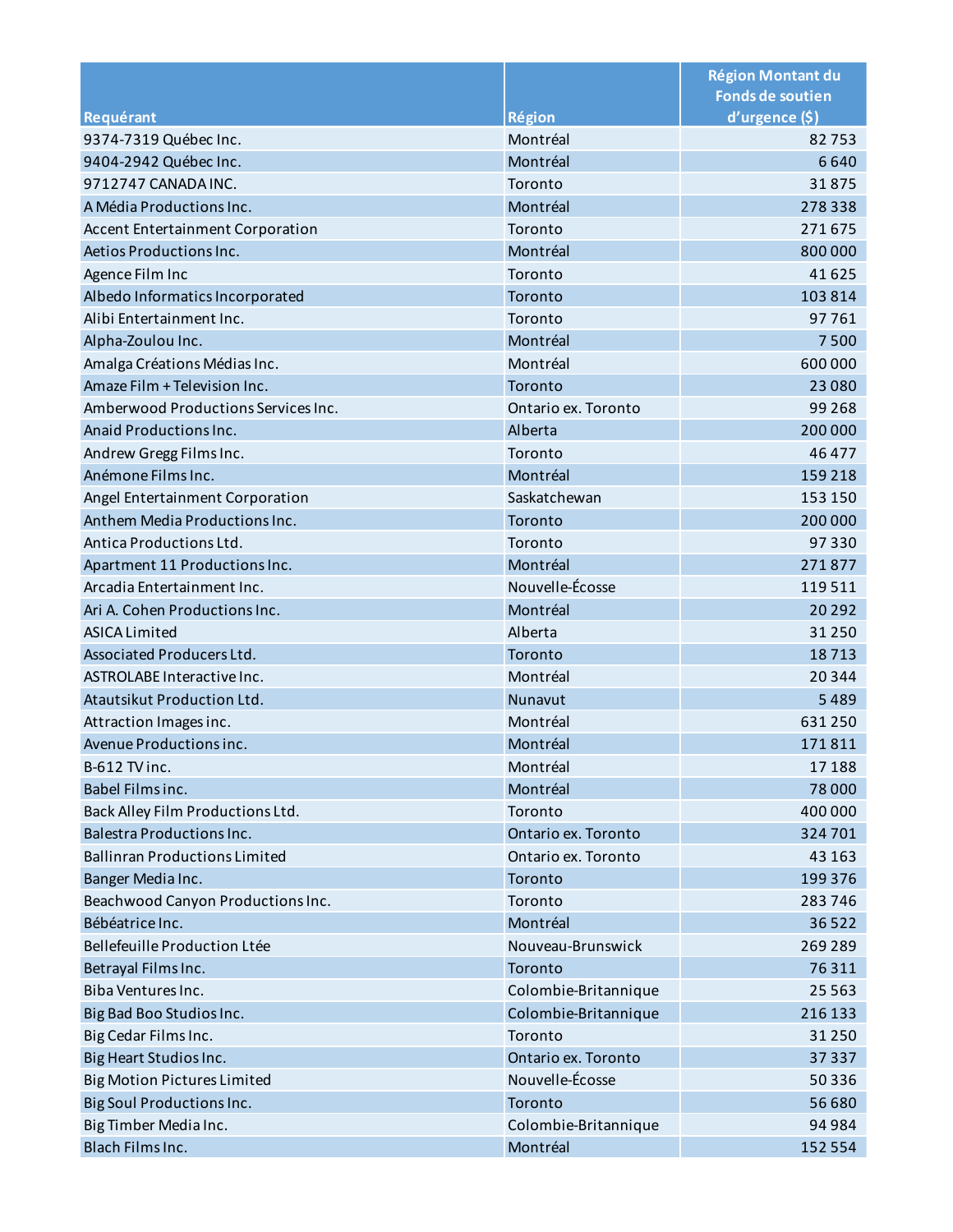|                                                         |                      | <b>Région Montant du</b><br><b>Fonds de soutien</b> |
|---------------------------------------------------------|----------------------|-----------------------------------------------------|
| Requérant                                               | <b>Région</b>        | d'urgence (\$)                                      |
| Black Wealth Media inc.                                 | Montréal             | 9375                                                |
| Blockfilm Inc.                                          | Toronto              | 123750                                              |
| Blue Ant Studios Canada Inc.                            | Toronto              | 400 000                                             |
| Boat Rocker Media Inc.                                  | Toronto              | 600 000                                             |
| Bonterra Productions Inc.                               | Toronto              | 61630                                               |
| Border City Pictures Inc.                               | Toronto              | 19500                                               |
| <b>Boulevard Productions Inc</b>                        | Nouvelle-Écosse      | 9026                                                |
| Bountiful Films Inc.                                    | Colombie-Britannique | 15 3 04                                             |
| Brass Token Games Inc.                                  | Colombie-Britannique | 150000                                              |
| Breakthrough Films & Television Inc.                    | Toronto              | 400 000                                             |
| Bright Touch Toronto Inc.                               | Toronto              | 21 1 22                                             |
| <b>BROAD FRAME MEDIA INC.</b>                           | Toronto              | 12500                                               |
| Bunbury Films Inc.                                      | Montréal             | 111 125                                             |
| Cameron Pictures Inc.                                   | Toronto              | 200 000                                             |
| Carousel Pictures Inc.                                  | Toronto              | 31 2 50                                             |
| Carte Blanche Films Inc.                                | Ontario ex. Toronto  | 252978                                              |
| Chalkboard Media Productions Inc.                       | Toronto              | 12500                                               |
| Chasing Pictures Inc.                                   | Colombie-Britannique | 78069                                               |
| Chasing Rats Games Inc.                                 | Montréal             | 31250                                               |
| Cheshire Smile Animation Inc.                           | Saskatchewan         | 7023                                                |
| Chiaro Productions Inc.                                 | Colombie-Britannique | 61772                                               |
| Cineflix Media Inc.                                     | Montréal             | 132917                                              |
| Circle Blue Films Inc.                                  | Toronto              | 171282                                              |
| Circus Technologies Inc.                                | Colombie-Britannique | 28750                                               |
| Clever-Plays Studio Inc.                                | Montréal             | 276 250                                             |
| Cococucumber Inc.                                       | Toronto              | 123 154                                             |
| CodeCast Technologies Inc.                              | Colombie-Britannique | 23870                                               |
| Collingwood Management Inc.                             | Colombie-Britannique | 11 2 5 0                                            |
| ComediHa! inc.                                          | Québec ex. Montréal  | 400 000                                             |
| Communication Claire Lamarche Inc.                      | Montréal             | 8522                                                |
| Complex Games Inc.                                      | Manitoba             | 32 688                                              |
| Connections Productions Inc.                            | Nouvelle-Écosse      | 400 000                                             |
| Coral Movie Productions Inc.                            | Toronto              | 47914                                               |
| Corus Entertainment Inc.                                | Toronto              | 631248                                              |
| Corvid Pictures Inc.                                    | Toronto              | 6572                                                |
| Counterfeit Pictures Inc.                               | Toronto              | 7416                                                |
| Covalent Media Inc.                                     | Montréal             | 155 210                                             |
| <b>Cream Productions Inc.</b>                           | Toronto              | 754 541                                             |
| Curious Features Inc.                                   | Colombie-Britannique | 30869                                               |
| Dark Lullabies Inc. (doing business as DLI Productions) | Montréal             | 45938                                               |
| Dark Slope Studios Inc.                                 | Toronto              | 374 500                                             |
| Denis Boucher Communications Inc.                       | Montréal             | 345730                                              |
| Département, studio créatifinc.                         | Montréal             | 44780                                               |
| Di-o-Matic Inc.                                         | Montréal             | 63919                                               |
| dibs studio inc                                         | Toronto              | 182710                                              |
| Dissident Interactive Inc.                              | Montréal             | 68897                                               |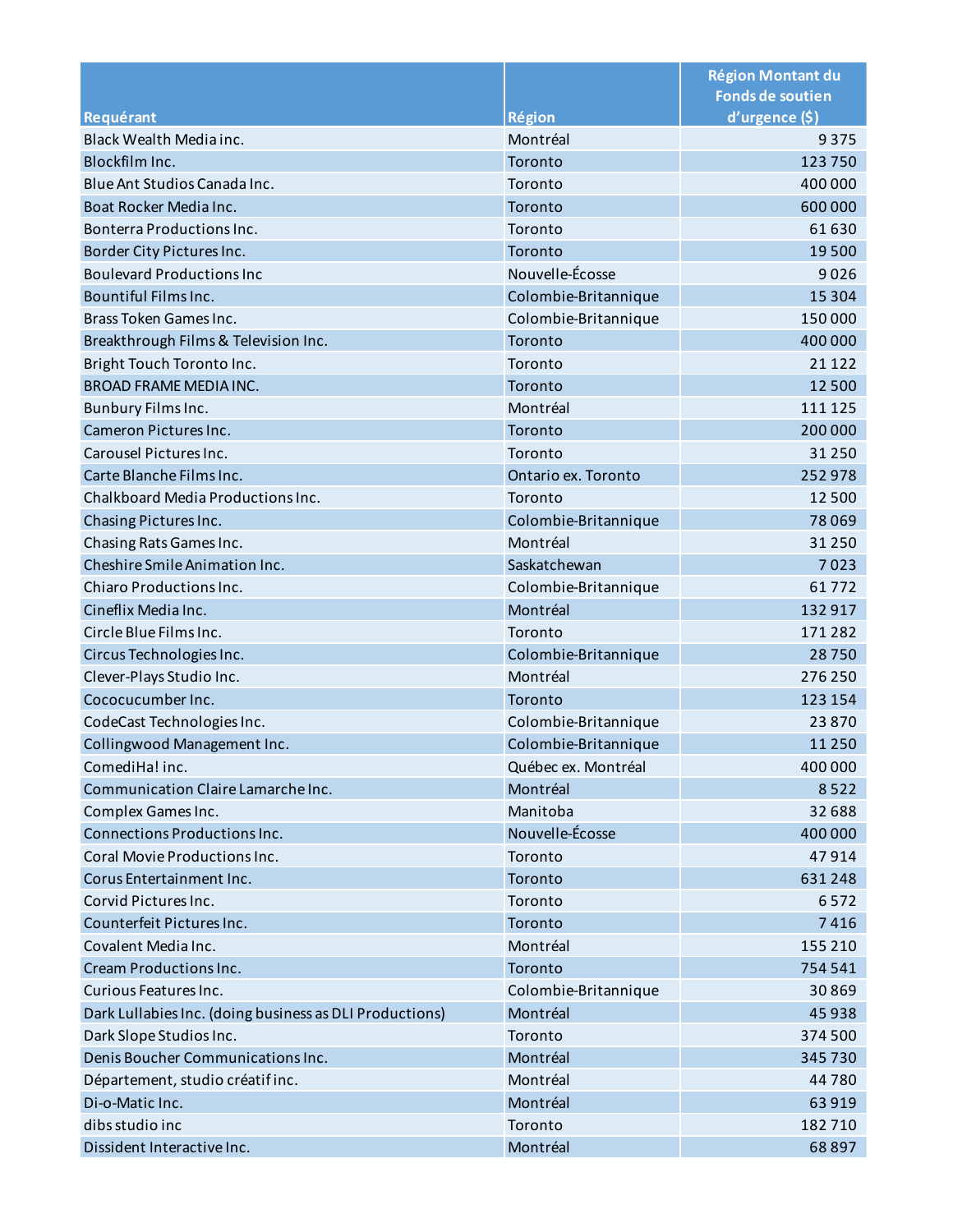|                                                             |                         | <b>Région Montant du</b>                  |
|-------------------------------------------------------------|-------------------------|-------------------------------------------|
| Requérant                                                   | <b>Région</b>           | <b>Fonds de soutien</b><br>d'urgence (\$) |
| Distinct Features Inc.                                      | Ontario ex. Toronto     | 57838                                     |
| Divertissements Breakout Inc. / Breakout Entertainment Inc. | Montréal                | 5 1 2 5                                   |
| Don Ferguson Productions Limited.                           | Toronto                 | 289094                                    |
| Dream Street Pictures NS Inc.                               | Nouvelle-Écosse         | 56877                                     |
| Duo Productions Inc.                                        | Montréal                | 600 000                                   |
| Dynamo Films Inc.                                           | Toronto                 | 400 000                                   |
| Eagle Vision Inc.                                           | Manitoba                | 400 000                                   |
| Echo Media Inc.                                             | Montréal                | 115 334                                   |
| Elastic Games Inc.                                          | Montréal                | 50 000                                    |
| Elemental Pictures Inc.                                     | Terre-Neuve-et-Labrador | 355 120                                   |
| Encore Télévision Inc.                                      | Montréal                | 600 000                                   |
| Enter the Picture Productions Inc.                          | Toronto                 | 59 253                                    |
| Entertainment One Television Productions Ltd.               | Toronto                 | 1 200 000                                 |
| Entourage Production TV Inc.                                | Montréal                | 123 648                                   |
| Epic Story Media Inc.                                       | Toronto                 | 83 1 21                                   |
| Eye Steel Film Inc.                                         | Montréal                | 122 163                                   |
| Fahrenheit Films Incorporated                               | Saskatchewan            | 86018                                     |
| Fathom Film Group Ltd.                                      | Toronto                 | 74532                                     |
| Félix & Paul Studios Inc.                                   | Montréal                | 150 000                                   |
| FeltFilm Inc.                                               | Toronto                 | 20625                                     |
| Fenix Film & Television Inc.                                | Alberta                 | 6343                                      |
| FEVA TV INC.                                                | Toronto                 | 12 500                                    |
| Fifth Ground Entertainment Inc.                             | Toronto                 | 42 131                                    |
| Fifth Town Films Inc.                                       | Ontario ex. Toronto     | 29816                                     |
| Finish Line Games Inc.                                      | Toronto                 | 179625                                    |
| Firestarter Productions Inc.                                | Toronto                 | 56 609                                    |
| Flying Cloud Productions Inc.                               | Colombie-Britannique    | 400 000                                   |
| Flying Kraken Creative Studios Inc.                         | Colombie-Britannique    | 7670                                      |
| Fontana Media Inc.                                          | Toronto                 | 99724                                     |
| FORTÉ Entertainment Inc.                                    | Toronto                 | 36 4 62                                   |
| Forum Films 2005 Inc.                                       | Montréal                | 400 000                                   |
| franc doc films (bis) inc.                                  | Montréal                | 7913                                      |
| <b>Frantic Films Corporation</b>                            | Manitoba                | 600 000                                   |
| Freddie Films Inc.                                          | Toronto                 | 173782                                    |
| Frequent Flyer Films Inc.                                   | Toronto                 | 45 3 13                                   |
| Gala Productions Inc.                                       | Montréal                | 68 2 8 5                                  |
| Game Pill Inc.                                              | Toronto                 | 40 003                                    |
| <b>GAPC</b> Entertainment Inc.                              | Ontario ex. Toronto     | 116953                                    |
| Gata Games Inc.                                             | Toronto                 | 31250                                     |
| Geneva Film Co. Ltd.                                        | Toronto                 | 31 2 50                                   |
| Gerard ADHD Entertainment Inc.                              | Toronto                 | 147432                                    |
| Gestion Avanti Ciné Vidéo Inc.                              | Montréal                | 400 000                                   |
| Global Mind Inc.                                            | Montréal                | 184 808                                   |
| Glowbies2 Inc.                                              | Ontario ex. Toronto     | 6 2 5 0                                   |
| Good Earth Productions Inc.                                 | Toronto                 | 23872                                     |
| Goonworks Films Ltd.                                        | Colombie-Britannique    | 10840                                     |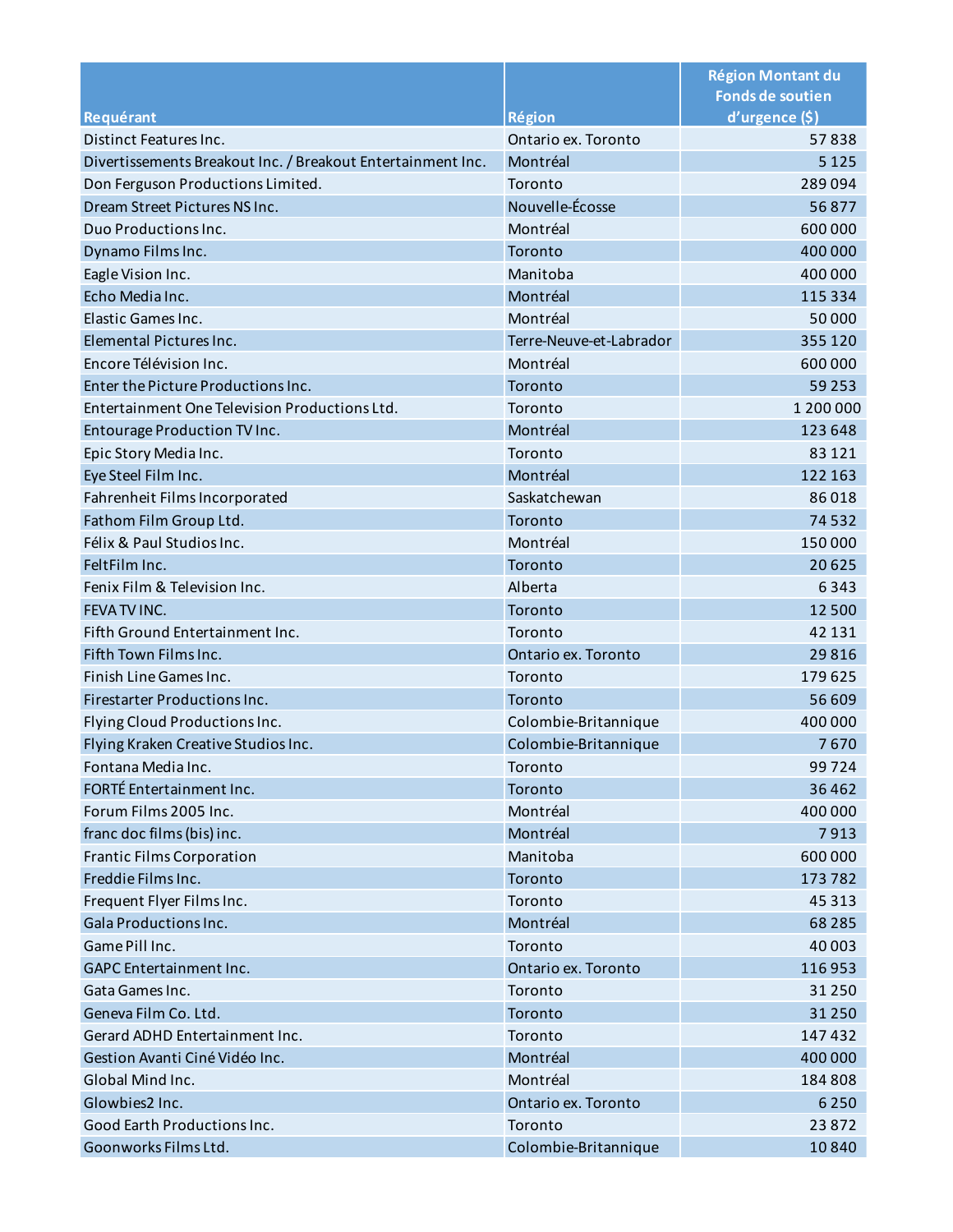|                                            |                      | <b>Région Montant du</b> |
|--------------------------------------------|----------------------|--------------------------|
|                                            |                      | <b>Fonds de soutien</b>  |
| Requérant                                  | <b>Région</b>        | d'urgence (\$)           |
| gopokyo Inc.                               | Nouvelle-Écosse      | 85 411                   |
| Grand Passage Media Inc.                   | Toronto              | 43751                    |
| Grandview Communications Inc.              | Toronto              | 165 546                  |
| Gregg Productions inc.                     | Québec ex. Montréal  | 42525                    |
| <b>GROUPE BLIMP INC.</b>                   | Montréal             | 190814                   |
| Groupe Fair-Play Inc.                      | Montréal             | 400 000                  |
| Groupe Juste pour Rire inc.                | Montréal             | 400 000                  |
| Groupe Pimiento inc.                       | Montréal             | 64 951                   |
| <b>GROUPE PVP INC.</b>                     | Québec ex. Montréal  | 431250                   |
| Groupe TVA Inc.                            | Montréal             | 200 000                  |
| Groupe Vélocité Inc.                       | Québec ex. Montréal  | 16558                    |
| Guru Animation Studio Ltd.                 | Toronto              | 133 177                  |
| <b>H2L Productions Inc.</b>                | Montréal             | 76627                    |
| Halfire (Canada) ULC                       | Toronto              | 38 4 6 6                 |
| Hammer & Tong Picture Industries Ltd.      | Colombie-Britannique | 29589                    |
| Handel Productions Inc.                    | Montréal             | 26 9 95                  |
| Hands Up Films Inc.                        | Toronto              | 17757                    |
| Happy Camper Média inc.                    | Québec ex. Montréal  | 155 204                  |
| Harlow Creative Ltd.                       | Toronto              | 10 3 6 7                 |
| Hatchet Season 3 Inc.                      | Toronto              | 68718                    |
| Headspinner Productions Inc.               | Toronto              | 54 160                   |
| Helios Graphic Design Inc.                 | Toronto              | 16 2 2 4                 |
| HGagnon Distribution Inc.                  | Montréal             | 62772                    |
| High Dive Media Inc.                       | Toronto              | 11 2 5 9                 |
| HitPlay Productions Inc.                   | Toronto              | 26 063                   |
| Holding Space Films Ltd.                   | Toronto              | 14 9 45                  |
| Hololabs Studio Inc.                       | Colombie-Britannique | 132734                   |
| Hop To It Productions Inc.                 | Toronto              | 33 504                   |
| Hungry Eyes Media Inc.                     | Toronto              | 71 464                   |
| Ice River Films Inc.                       | Manitoba             | 30739                    |
| ID Vision Films II - 9343-2706 Quebec Inc. | Montréal             | 57094                    |
| Idéacom International Inc.                 | Montréal             | 154 106                  |
| Ilana C Frank Films Inc.                   | Toronto              | 400 000                  |
| Imagine Create Media Incorporated          | Colombie-Britannique | 98 4 6 6                 |
| Immersive Design Studios Inc.              | Montréal             | 177500                   |
| Impressview inc.                           | Montréal             | 56 250                   |
| In Your Ear Productions Ltd.               | Toronto              | 52 500                   |
| In Your Face Productions Inc.              | Toronto              | 10 144                   |
| Indian Grove Productions Ltd.              | Toronto              | 200 000                  |
| Industrial Brothers Canada Ltd             | Toronto              | 25938                    |
| Infield Fly Productions Inc.               | Toronto              | 161 231                  |
| Infinity Filmed Entertainment Group Ltd.   | Colombie-Britannique | 27323                    |
| Innovate By Day Inc.                       | Toronto              | 19 205                   |
| Inter-INDigital Entertainment Inc.         | Ontario ex. Toronto  | 81079                    |
| Intuitive Pictures Inc.                    | Montréal             | 50 600                   |
| IOM Media Ventures Inc                     | Nouvelle-Écosse      | 334 967                  |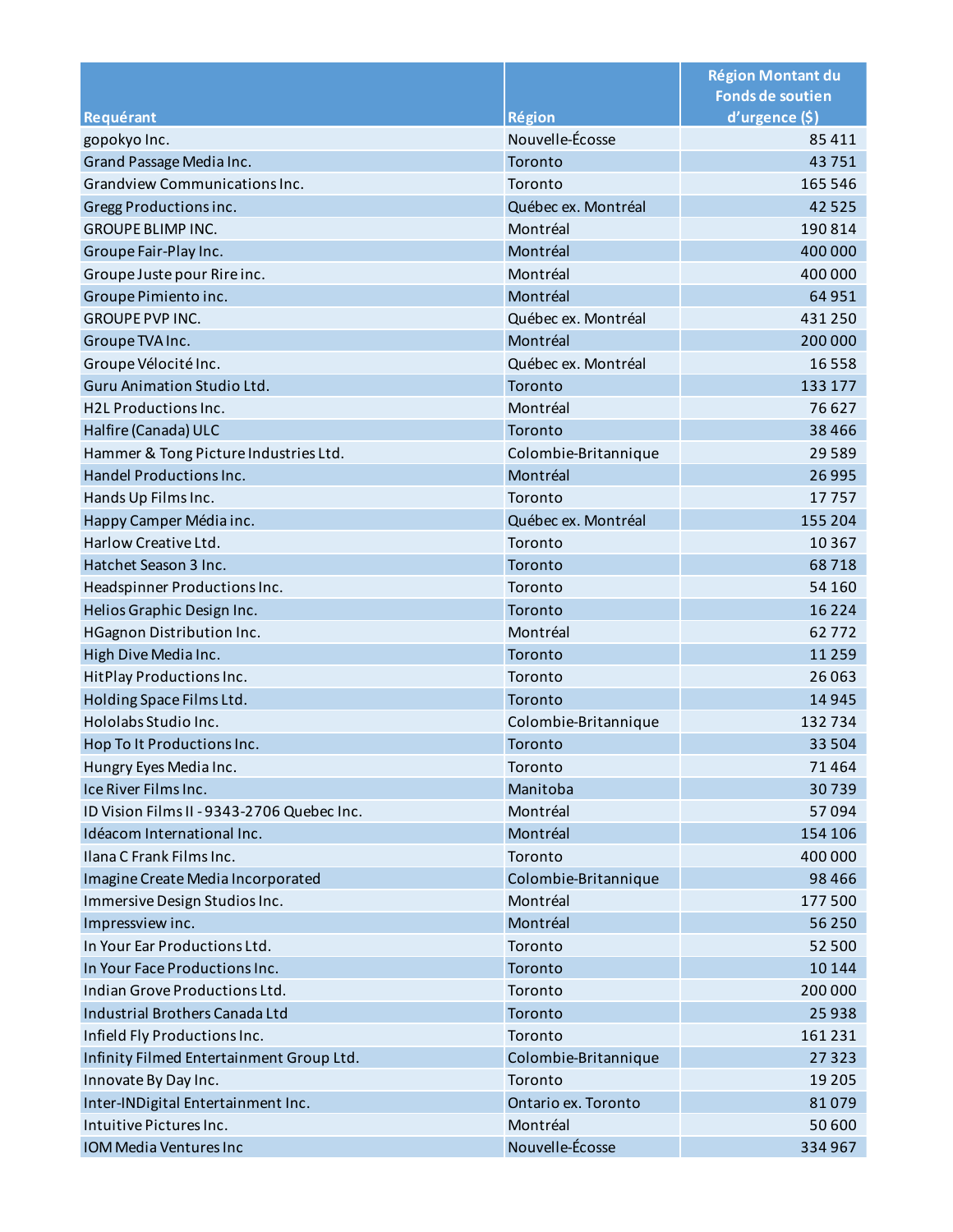|                                                           |                      | <b>Région Montant du</b> |
|-----------------------------------------------------------|----------------------|--------------------------|
|                                                           |                      | <b>Fonds de soutien</b>  |
| Requérant                                                 | <b>Région</b>        | d'urgence (\$)           |
| Iron Bay Media Ltd                                        | Toronto              | 24917                    |
| Isuma Distribution International Ltd.                     | Montréal             | 355 262                  |
| Isuma Productions Inc.                                    | Montréal             | 36 681                   |
| JABT Labs Inc.                                            | Colombie-Britannique | 37 28 2                  |
| Jelly Bean Média Inc                                      | Montréal             | 41875                    |
| Jeux Borealys Inc.                                        | Montréal             | 30 000                   |
| Josh Freed Inc.                                           | Montréal             | 30 35 3                  |
| Kaïbou Production Inc.                                    | Montréal             | 32 2 2 7                 |
| Karma Film Inc.                                           | Saskatchewan         | 39 1 68                  |
| Kassiwi Média Inc.                                        | Montréal             | 113 910                  |
| Kate Green Productions Inc.                               | Colombie-Britannique | 31 2 32                  |
| Keller Media Inc.                                         | Alberta              | 16855                    |
| Kensington Communications Inc.                            | Toronto              | 36893                    |
| Kenvyn Productions Inc.                                   | Toronto              | 25 150                   |
| Kidpick Inc.                                              | Toronto              | 19 3 7 5                 |
| Kitfox Games Inc.                                         | Montréal             | 62 2 69                  |
| KO-OP MODE INC.                                           | Montréal             | 153079                   |
| Kung Fu Numerik Inc.                                      | Montréal             | 30938                    |
| Kwassen Productions Inc.                                  | Colombie-Britannique | 154 448                  |
| Lambur Productions Inc.                                   | Toronto              | 400 000                  |
| Landslide Entertainment Inc.                              | Saskatchewan         | 25703                    |
| Lark Productions Inc.                                     | Colombie-Britannique | 400 000                  |
| LaRue Entertainment Ltd.                                  | Toronto              | 62 500                   |
| Laurus Productions Inc.                                   | Montréal             | 23805                    |
| Layng Enterprises Inc.                                    | Toronto              | 38806                    |
| Leif Films Media Inc.                                     | Toronto              | 400 000                  |
| Les Films Perception Inc.                                 | Montréal             | 6922                     |
| LES FILMS TMH INC.                                        | Montréal             | 10000                    |
| Les jeux vidéo Autoexec Inc.                              | Montréal             | 93 957                   |
| Les Productions Back to the game Inc.                     | Montréal             | 15 4 8 0                 |
| Les Productions Blikty Inc.                               | Ontario ex. Toronto  | 200 000                  |
| Les Productions Catbird Inc.                              | Montréal             | 140 665                  |
| Les Productions Galafilm Inc. / Galafilm Productions Inc. | Montréal             | 158032                   |
| Les Productions Lustitia Inc.                             | Montréal             | 175 121                  |
| Les Productions Magasin Général Inc.                      | Montréal             | 74766                    |
| Les Productions Mélomanie Inc.                            | Montréal             | 24 8 6 7                 |
| Les Productions Minh Thao Inc.                            | Montréal             | 119621                   |
| Les Productions Mozus Productions Inc.                    | Nouveau-Brunswick    | 299 099                  |
| Les Productions Passez Go Inc.                            | Montréal             | 231 250                  |
| Les Productions Rivard Inc.                               | Manitoba             | 200 000                  |
| Les Productions Shootfilms Inc.                           | Montréal             |                          |
|                                                           | Montréal             | 38 1 13                  |
| Les Productions Sovimage Inc.                             |                      | 600 000                  |
| Les Studios Sweet Bandits inc.                            | Québec ex. Montréal  | 153750                   |
| Less Bland Productions Inc.                               | Colombie-Britannique | 92748                    |
| Lightning Rod Games Inc.                                  | Toronto              | 50313                    |
| Lily Pictures Inc.                                        | Colombie-Britannique | 22 177                   |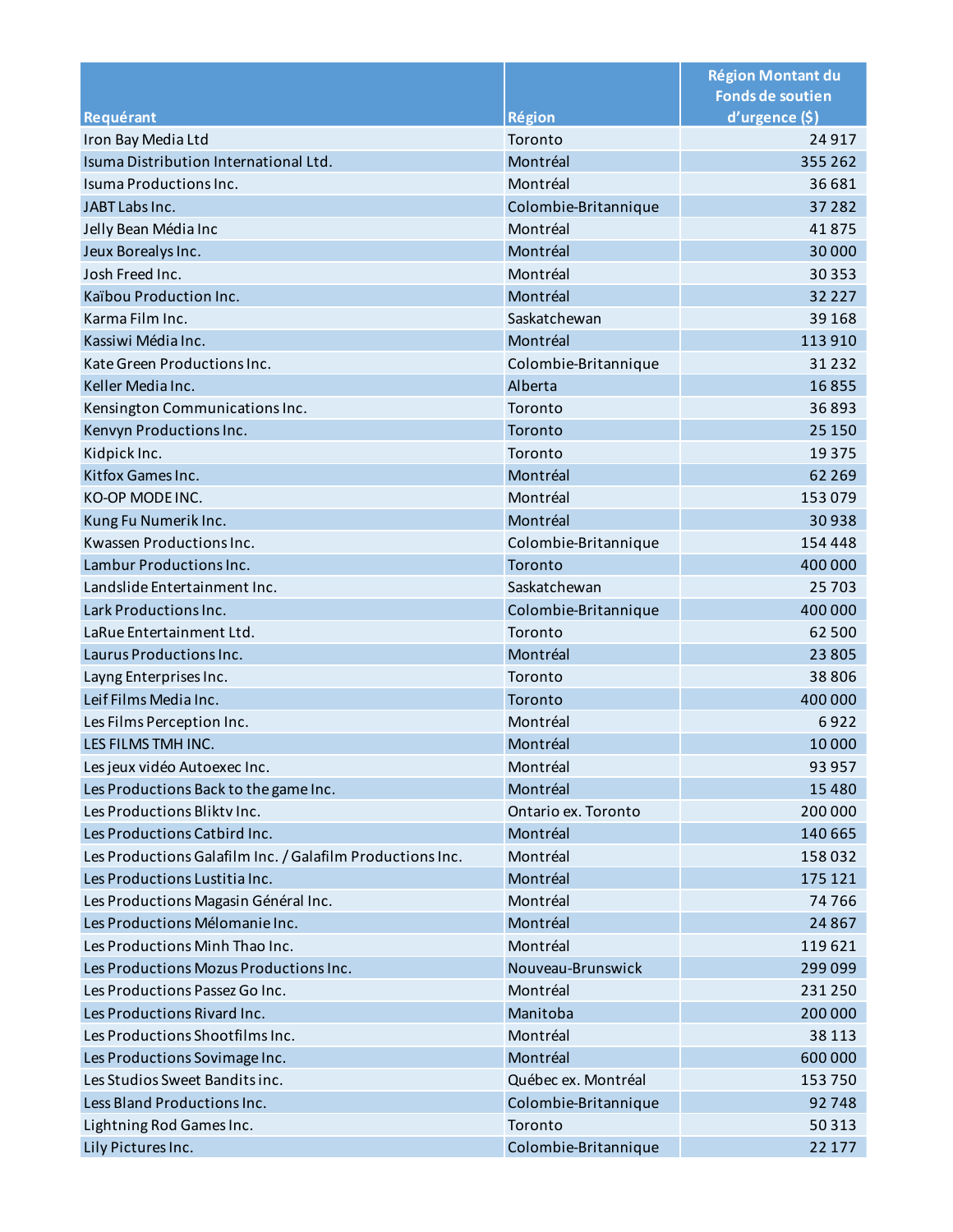|                                           |                          | <b>Région Montant du</b> |
|-------------------------------------------|--------------------------|--------------------------|
|                                           |                          | <b>Fonds de soutien</b>  |
| Requérant                                 | <b>Région</b><br>Toronto | d'urgence (\$)<br>167549 |
| Little Bear Big Wolf Pictures Corp.       |                          |                          |
| Little Engine Moving Pictures Inc.        | Toronto                  | 46 619                   |
| Little Heat Films Inc.                    | Terre-Neuve-et-Labrador  | 25 2 5 3                 |
| Little Robot Friends Inc.                 | Toronto                  | 95 5 83                  |
| LJH Films Inc.                            | Terre-Neuve-et-Labrador  | 5569                     |
| LoCo Productions Inc.                     | Toronto                  | 62 500                   |
| Lofty Sky Entertainment Inc.              | Toronto                  | 106 348                  |
| Lopii Productions Inc.                    | Toronto                  | 29 2 8 1                 |
| Lost Genius Films Inc.                    | Manitoba                 | 25 000                   |
| Lost Time Media Inc.                      | Toronto                  | 23 640                   |
| M.D.F. Productions Inc.                   | Toronto                  | 56 175                   |
| Machine Gum Productions Inc.              | Toronto                  | 67974                    |
| Maki Media inc                            | Montréal                 | 54 5 34                  |
| Makin' Movies Inc.                        | Toronto                  | 21 2 50                  |
| Makwa Creative Inc.                       | Toronto                  | 15956                    |
| Mama-OO Pictures Ltd.                     | Colombie-Britannique     | 148025                   |
| ManaVoid Entertainment Inc.               | Montréal                 | 171825                   |
| Manifold Pictures Inc.                    | Alberta                  | 105 659                  |
| Manito Média Inc.                         | Manitoba                 | 400 000                  |
| Marble Media Inc.                         | Toronto                  | 135 805                  |
| Marie Clements Media Inc.                 | Colombie-Britannique     | 47 127                   |
| Markham Street Films Inc.                 | Ontario ex. Toronto      | 126 200                  |
| Martov Inc.                               | Montréal                 | 98438                    |
| MC2 Communication Média inc.              | Montréal                 | 54778                    |
| <b>MCP Productions Inc.</b>               | Montréal                 | 13847                    |
| MDC Media Group Inc.                      | Toronto                  | 25 000                   |
| Media Headquarters Film & Television Inc. | Toronto                  | 228 864                  |
| Media Rendezvous Inc.                     | Manitoba                 | 200 000                  |
| Mercury Fund GP Inc.                      | Toronto                  | 110455                   |
| Merit Motion Pictures Inc.                | Manitoba                 | 115 200                  |
| Mezo Entertainment Inc.                   | Colombie-Britannique     | 282 500                  |
| Mishmash Média inc.                       | Montréal                 | 11940                    |
| MoreIdeas Inc.                            | Montréal                 | 30 000                   |
| Mosaic Entertainment Inc.                 | Alberta                  | 194 413                  |
| Muse Entertainment Enterprises Inc.       | Montréal                 | 443750                   |
| Mushkeg Productions Inc.                  | Montréal                 | 75 473                   |
| Nava Projects Inc.                        | Nouvelle-Écosse          | 6625                     |
| Network Productions Inc.                  | Toronto                  | 43708                    |
| New Metric Media Inc.                     | Ontario ex. Toronto      | 600 000                  |
| New Realm Studios Inc.                    | Toronto                  | 400 000                  |
| New Tang Dynasty Productions Inc.         | Toronto                  | 400 000                  |
| Nexus Media Incorporated                  | Nouvelle-Écosse          | 6510                     |
| Niveau 12 Média inc.                      | Montréal                 | 197819                   |
| No Equal Entertainment Inc.               | Colombie-Britannique     | 15954                    |
| Noble Television Inc.                     | Montréal                 | 33 3 7 2                 |
| Nomad Films Inc.                          | Toronto                  | 84 3 7 4                 |
|                                           |                          |                          |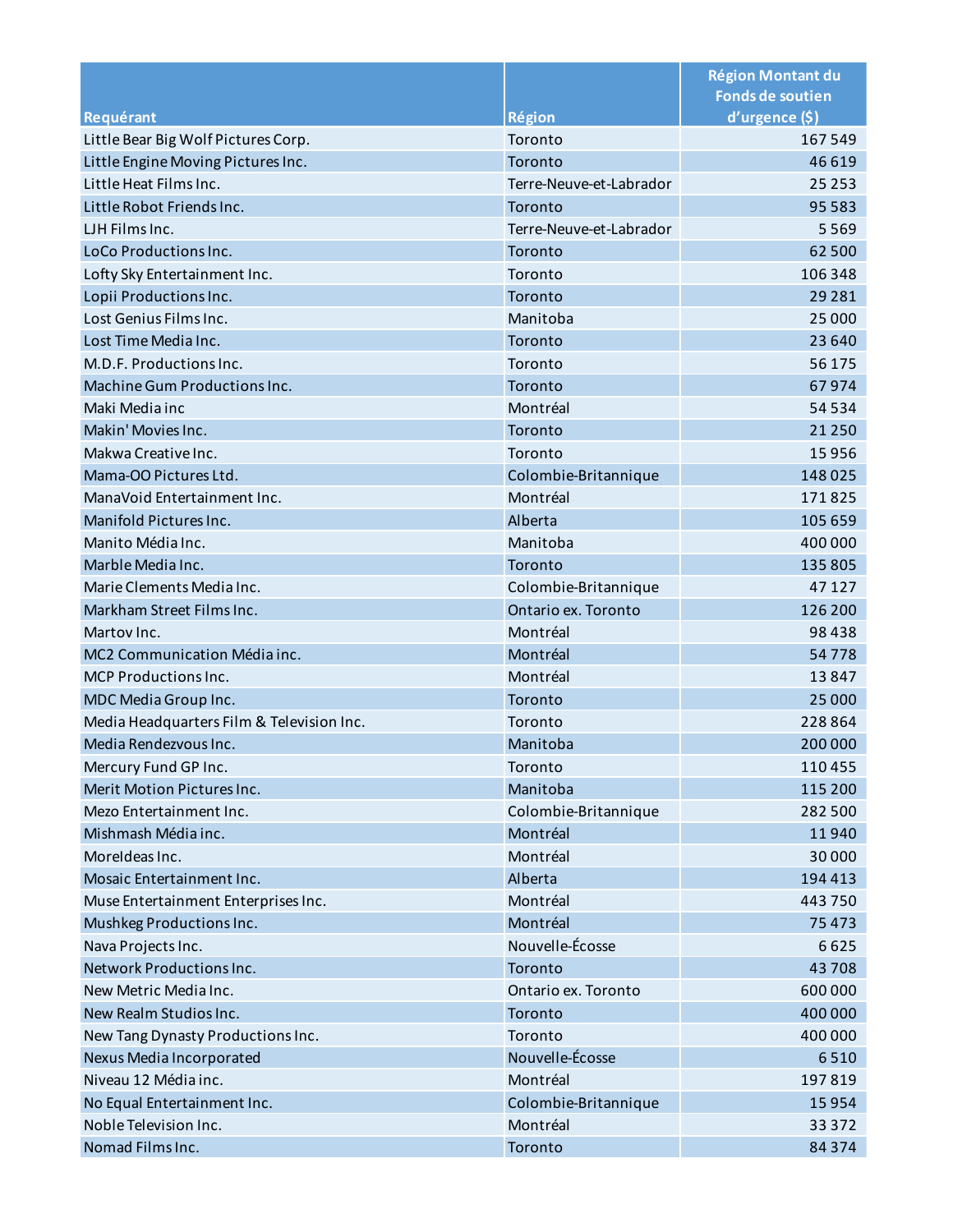|                                           |                         | <b>Région Montant du</b><br><b>Fonds de soutien</b> |
|-------------------------------------------|-------------------------|-----------------------------------------------------|
| Requérant                                 | <b>Région</b>           | d'urgence (\$)                                      |
| Notetracks Inc.                           | Montréal                | 29 000                                              |
| Notice (JARK) Pictures Inc.               | Toronto                 | 44834                                               |
| Notre compagnie de production Inc.        | Montréal                | 59764                                               |
| Numan Production Inc.                     | Manitoba                | 40 205                                              |
| O&M Canada Inc.                           | Montréal                | 57 250                                              |
| Occupied VR Inc.                          | Toronto                 | 144 313                                             |
| Ocean Communication inc.                  | Montréal                | 25 206                                              |
| Ocean Entertainment Limited               | Nouvelle-Écosse         | 38742                                               |
| Oddfellows Entertainment Inc.             | Colombie-Britannique    | 16875                                               |
| Of The Land Productions Inc.              | Colombie-Britannique    | 17766                                               |
| Omnifilm Entertainment Ltd.               | Colombie-Britannique    | 372 568                                             |
| Optic Nerve Films Inc.                    | Colombie-Britannique    | 52 209                                              |
| Orange Iceberg Inc.                       | Ontario ex. Toronto     | 26076                                               |
| Oya Media Group Inc.                      | Toronto                 | 14 3 5 9                                            |
| Papier Culte Inc.                         | Montréal                | 115 538                                             |
| Pay Dirt Pictures Inc.                    | Alberta                 | 10431                                               |
| Peacock Alley Entertainment Inc.          | Toronto                 | 181298                                              |
| Peep Media Inc.                           | Nouvelle-Écosse         | 54 901                                              |
| Phantom Compass Inc.                      | Toronto                 | 140 625                                             |
| Phare-Est Média Inc.                      | Nouveau-Brunswick       | 45 3 3 6                                            |
| Picbois Productions Inc.                  | Montréal                | 40 5 7 5                                            |
| Pier 21 Films Ltd.                        | Toronto                 | 400 000                                             |
| Pillango Development Inc.                 | Toronto                 | 6732                                                |
| Pilot Light Productions Inc.              | Nouvelle-Écosse         | 83508                                               |
| Pimiento Médias Inc.                      | Montréal                | 101544                                              |
| Pivotal Media Inc.                        | Toronto                 | 28975                                               |
| Planète Bleue Communication Inc.          | Montréal                | 54 5 5 1                                            |
| Plausible Communications Corporation      | Toronto                 | 43 060                                              |
| PMA Productions Inc.                      | Montréal                | 21874                                               |
| Pop Sandbox Inc.                          | Toronto                 | 79 4 64                                             |
| Pope Productions Ltd.                     | Terre-Neuve-et-Labrador | 400 000                                             |
| Portfolio Entertainment Inc.              | Toronto                 | 97775                                               |
| Prairie Dog Film & Television (2004) Ltd. | Alberta                 | 400 000                                             |
| Predikat Inc.                             | Ontario ex. Toronto     | 53 563                                              |
| Primate Legacy Inc.                       | Toronto                 | 78468                                               |
| Primitive Entertainment Inc.              | Toronto                 | 145 408                                             |
| Principia Productions Ltd.                | Colombie-Britannique    | 23 101                                              |
| Productions Adobe International Inc.      | Montréal                | 14 9 96                                             |
| Productions Casablanca Inc.               | Montréal                | 631250                                              |
| Productions Déferlantes Inc.              | Montréal                | 400 000                                             |
| Productions du milieu inc                 | Nouveau-Brunswick       | 185 327                                             |
| Productions du Treizième Inc.             | Québec ex. Montréal     | 73 992                                              |
| Productions Eureka! Inc.                  | Montréal                | 14722                                               |
| Productions Figure 55 Inc.                | Montréal                | 14 3 7 5                                            |
| Productions Humanimals Inc.               | Québec ex. Montréal     | 53 1 25                                             |
| Productions Hyperzoom Inc.                | Montréal                | 58581                                               |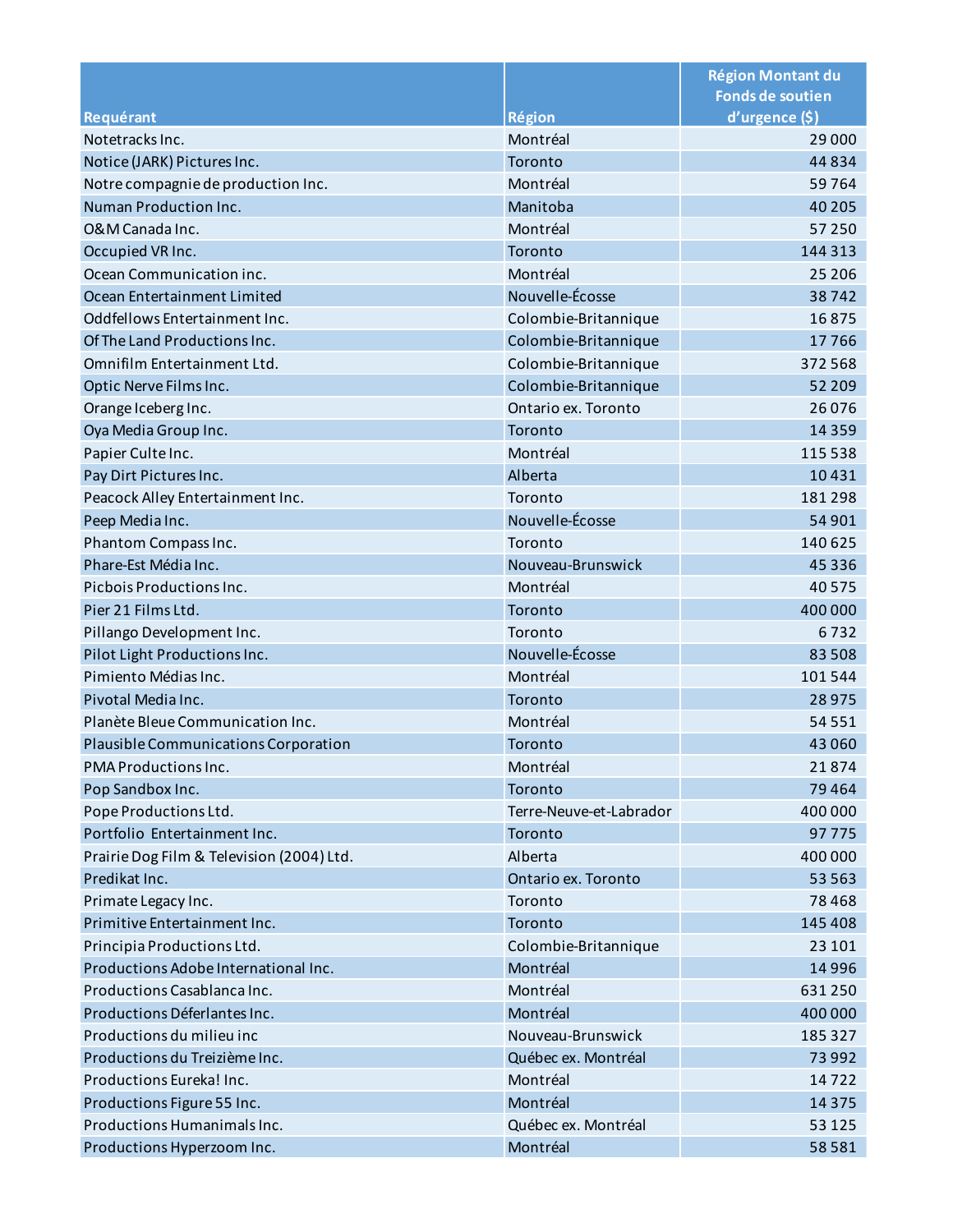|                                                                |                                             | <b>Région Montant du</b><br><b>Fonds de soutien</b> |
|----------------------------------------------------------------|---------------------------------------------|-----------------------------------------------------|
| Requérant                                                      | <b>Région</b>                               | d'urgence (\$)                                      |
| Productions KOTV Inc.                                          | Montréal                                    | 600 000                                             |
| Productions Les Affranchis Inc.                                | Montréal                                    | 20813                                               |
| Productions Nova Média Inc.                                    | Québec ex. Montréal                         | 70049                                               |
| <b>Productions Pixcom Inc.</b>                                 | Montréal                                    | 662 500                                             |
| Productions Sardine Inc.                                       | Montréal                                    | 24 9 51                                             |
|                                                                | Québec ex. Montréal                         | 31696                                               |
| Productions Squeeze Inc.<br>Productions Vox Populi Inc.        | Montréal                                    | 69970                                               |
| Project 10 Productions Inc.                                    | Toronto                                     | 200 000                                             |
|                                                                |                                             | 6018                                                |
| Project Eagle Feather Productions Inc.                         | Colombie-Britannique<br>Manitoba            | 82 660                                              |
| Project Whitecard Digital Inc.                                 |                                             |                                                     |
| Puppy Prep Productions Inc.<br>Q Films Inc.                    | Colombie-Britannique<br>Toronto             | 80625                                               |
|                                                                | Toronto                                     | 32 680<br>49688                                     |
| qaqaq Inc.<br>Real World Media Inc.                            |                                             |                                                     |
|                                                                | Colombie-Britannique                        | 70480<br>15625                                      |
| Reality Distortion Field Inc.                                  | Colombie-Britannique<br>Nouvelle-Écosse     |                                                     |
| Rebel Road Films Inc.                                          |                                             | 64026                                               |
| Red Meat Games Inc.                                            | Ontario ex. Toronto                         | 200 000                                             |
| Redcloud Studio's Inc.                                         | Toronto                                     | 200 000                                             |
| Reel Apps Inc.                                                 | Colombie-Britannique                        | 8592                                                |
| Reel Time Images Inc.                                          | Toronto                                     | 48586                                               |
| Reign Films Inc.                                               | Colombie-Britannique                        | 25 5 9 9                                            |
| Reimagine Al Inc.                                              | Montréal                                    | 36 250                                              |
| Relish Interactive Inc.                                        | Toronto                                     | 203 090                                             |
| Rendez-vous Télé Inc.                                          | Montréal                                    | 19799                                               |
| Retinad Virtual Reality Inc.                                   | Montréal                                    | 106 250                                             |
| Rezolution Pictures International Inc.                         | Montréal                                    | 515 625                                             |
| River of Forgiveness Productions Ltd.<br>River Road Films Ltd. | Toronto                                     | 60850                                               |
| Rock Island Productions Ltd.                                   | Colombie-Britannique                        | 200 000                                             |
|                                                                | Terre-Neuve-et-Labrador                     | 15424                                               |
| Rogue River Films Inc.                                         | Colombie-Britannique<br>Ontario ex. Toronto | 53 249                                              |
| Roy Patterson Season 1 Inc.                                    | Nouvelle-Écosse                             | 30000                                               |
| Ruby Tree Films Inc.                                           | Toronto                                     | 14867<br>7000                                       |
| Rusty Halo Productions Inc.<br><b>RVK Productions Inc.</b>     | Toronto                                     | 186 150                                             |
| Sagacious Media Inc.                                           | Alberta                                     | 200 000                                             |
|                                                                | Yukon                                       | 50036                                               |
| Sagafish Media Inc.<br>Salambo Productions Inc.                |                                             |                                                     |
|                                                                | Montréal                                    | 400 000                                             |
| Sandbay Entertainment Inc.                                     | Ontario ex. Toronto<br>Toronto              | 45 091                                              |
| Sarrazin Productions Inc.<br>Score G Production Films Inc.     | Alberta                                     | 13 2 17                                             |
|                                                                | Terre-Neuve-et-Labrador                     | 43 847                                              |
| Sculpin QA Limited                                             |                                             | 200 000                                             |
| Sea to Sea Productions Limited                                 | Nouvelle-Écosse                             | 82 969                                              |
| Search Mountain Films Inc.                                     | Colombie-Britannique                        | 91375                                               |
| Second Time Around Productions Inc.                            | Toronto                                     | 23 6 22                                             |
| SeeMore Bands Inc.                                             | Toronto                                     | 22 202                                              |
| Session Games Inc.                                             | Colombie-Britannique                        | 141 209                                             |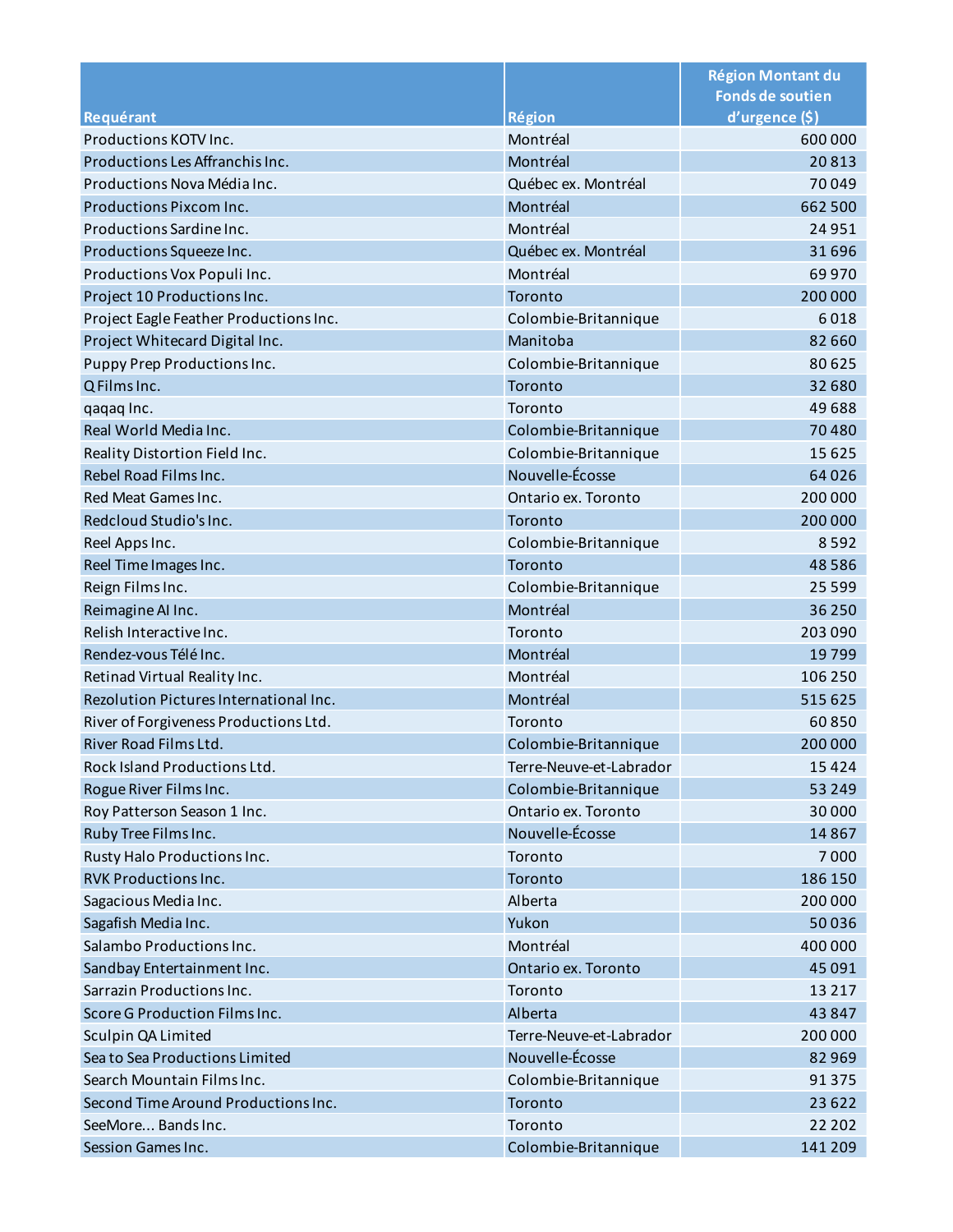|                                         |                         | <b>Région Montant du</b><br><b>Fonds de soutien</b> |
|-----------------------------------------|-------------------------|-----------------------------------------------------|
| Requérant                               | <b>Région</b>           | d'urgence (\$)                                      |
| SEVEN24 Films Inc.                      | Alberta                 | 800000                                              |
| Shaftesbury Inc.                        | Toronto                 | 1 1 8 6 8 0 6                                       |
| Shamagical Productions Inc.             | Toronto                 | 13629                                               |
| She Said Films Inc.                     | Toronto                 | 33 638                                              |
| Shocap Entertainment Ltd.               | Colombie-Britannique    | 31 2 50                                             |
| Shore Films Inc.                        | Colombie-Britannique    | 12852                                               |
| Signal Space Inc.                       | Montréal                | 200 000                                             |
| Silvertrust Communications Inc.         | Toronto                 | 12 500                                              |
| Simon D'Amours Productions Inc.         | Yukon                   | 48 4 9 0                                            |
| Six Eleven Media Inc.                   | Nouvelle-Écosse         | 261288                                              |
| SkyShow Inc.                            | Montréal                | 131500                                              |
| Slalom Productions Inc.                 | Ontario ex. Toronto     | 400 000                                             |
| Sondhi Productions Inc.                 | Toronto                 | 20978                                               |
| Souleado Entertainment Inc.             | Alberta                 | 24 4 64                                             |
| Sovereign Soil Film Inc.                | Yukon                   | 23 4 4 5                                            |
| Sphère Média inc.                       | Montréal                | 800 000                                             |
| Sport Conception Audiovisuelle Inc      | Montréal                | 60 3 68                                             |
| Springbay Studio Ltd.                   | Toronto                 | 13590                                               |
| Sruki Films Inc.                        | Toronto                 | 159873                                              |
| Still Waters Studio Ltd.                | Alberta                 | 27701                                               |
| Stitch Media Ontario Inc.               | Toronto                 | 203 125                                             |
| Storyline Entertainment Inc.            | Toronto                 | 83 4 86                                             |
| Studio Affordance Inc.                  | Montréal                | 141 394                                             |
| Studio de jeux Bishop inc               | Québec ex. Montréal     | 123 651                                             |
| Studio Iregular Inc.                    | Montréal                | 145 012                                             |
| Studio Trébuchet inc.                   | Montréal                | 200 000                                             |
| Sunday Night Entertainment Inc.         | Toronto                 | 87003                                               |
| Super Splendide inc.                    | Montréal                | 37500                                               |
| Take 5 Productions Inc.                 | Toronto                 | 400 000                                             |
| Take The Shot Productions Inc.          | Terre-Neuve-et-Labrador | 294 171                                             |
| <b>Tapis Rouge Corporation</b>          | Québec ex. Montréal     | 7386                                                |
| <b>Taggut Productions Inc.</b>          | Nunavut                 | 406 000                                             |
| Technologies Aperium Inc.               | Montréal                | 16 24 2                                             |
| Tell Tale Productions Inc.              | Nouvelle-Écosse         | 200 000                                             |
| Terre Innue Inc.                        | Québec ex. Montréal     | 55 4 82                                             |
| The Broken Clown Company (SL) Inc.      | Montréal                | 200 000                                             |
| The Campfire Union Inc. dba Flipside XR | Manitoba                | 118726                                              |
| The Donaldson Company Inc.              | Toronto                 | 7 1 5 5                                             |
| The Q Production Group Inc.             | Colombie-Britannique    | 17069                                               |
| Third Culture Media Inc.                | Toronto                 | 34 0 16                                             |
| Thomas Howe Associates Inc.             | Toronto                 | 96 650                                              |
| Thought Makers Inc.                     | Toronto                 | 7375                                                |
| Thunderbird Entertainment Inc.          | Colombie-Britannique    | 800 000                                             |
| TJ Content Ltd.                         | Toronto                 | 16720                                               |
| TLN Media Group Inc.                    | Toronto                 | 400 000                                             |
| Toast Studio Inc.                       | Montréal                | 62 3 98                                             |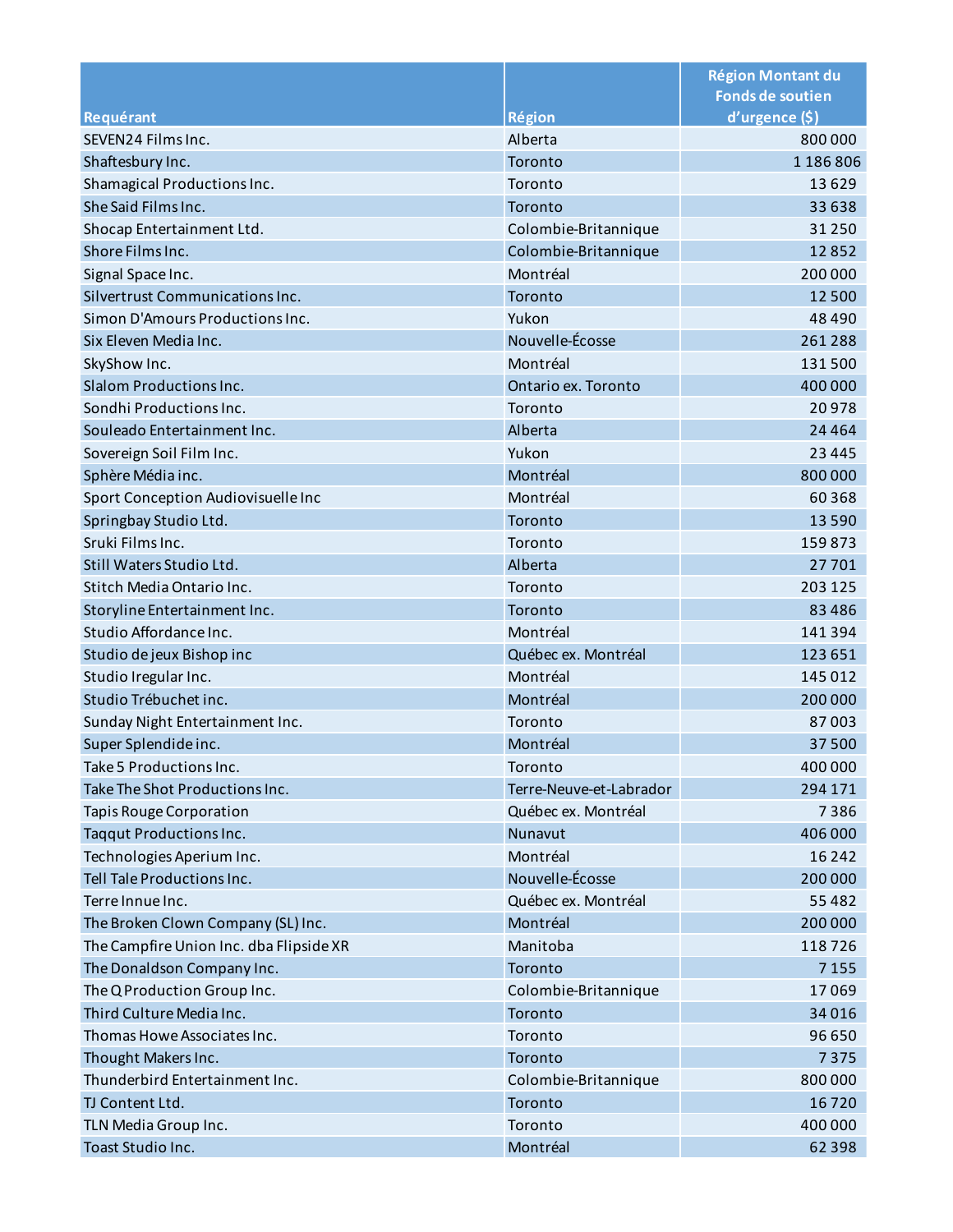|                                     |                         | <b>Région Montant du</b><br><b>Fonds de soutien</b> |
|-------------------------------------|-------------------------|-----------------------------------------------------|
| Requérant                           | <b>Région</b>           | d'urgence (\$)                                      |
| Tobo Inc.                           | Montréal                | 64792                                               |
|                                     |                         |                                                     |
| <b>Tobrox Computing Limited</b>     | Toronto                 | 23 909                                              |
| Tohkapi Cinema Ltd.                 | Colombie-Britannique    | 10947                                               |
| Tokens On Call Productions Inc.     | Toronto                 | 31 2 50                                             |
| <b>Topsail Productions Limited</b>  | Nouvelle-Écosse         | 195 576                                             |
| Tortuga Films Inc.                  | Québec ex. Montréal     | 127955                                              |
| Trinôme-Inter inc.                  | Montréal                | 200 000                                             |
| True Legend Studio Inc.             | Toronto                 | 130 312                                             |
| <b>Ubique Film Inc</b>              | Québec ex. Montréal     | 21 1 25                                             |
| UDX Interactive Inc.                | Toronto                 | 138 125                                             |
| Ululab Inc.                         | Montréal                | 117648                                              |
| Unitd Inc.                          | Montréal                | 37500                                               |
| Urban Rez Productions Inc.          | Colombie-Britannique    | 146 969                                             |
| <b>URBANIA MEDIA inc.</b>           | Montréal                | 287 606                                             |
| Verite Films Inc.                   | Toronto                 | 359043                                              |
| Vertical Productions Inc.           | Nouvelle-Écosse         | 22 708                                              |
| Vice Studio Canada Inc.             | Toronto                 | 119625                                              |
| Victory Arts Incorporated           | Ontario ex. Toronto     | 44 8 26                                             |
| Vigilance Productions Inc.          | Toronto                 | 18750                                               |
| Virtro Entertainment Inc            | Colombie-Britannique    | 31 2 50                                             |
| Vital Productions Inc.              | Montréal                | 14 2 5 0                                            |
| Vivavision Inc.                     | Montréal                | 16 14 3                                             |
| Voice Pictures Inc.                 | Alberta                 | 72542                                               |
| VR Star Games Inc.                  | Toronto                 | 145 529                                             |
| Vubble Inc.                         | Toronto                 | 19682                                               |
| Wabunganung Film Company Ltd.       | Toronto                 | 60011                                               |
| WAM Media GRP Inc.                  | Montréal                | 400 000                                             |
| Waterstar Entertainment Inc.        | Nouvelle-Écosse         | 63 3 1 4                                            |
| Wavelength Entertainment Group Inc. | Colombie-Britannique    | 62517                                               |
| White Bear Films Inc.               | Manitoba                | 135 050                                             |
| White Pine Pictures Inc.            | Toronto                 | 400 000                                             |
| Who Farted Movie Corporation        | Colombie-Britannique    | 68 2 62                                             |
| Wild Seasons Media Inc.             | Colombie-Britannique    | 90 258                                              |
| WildBrain Ltd.                      | Nouvelle-Écosse         | 400 000                                             |
| Wolf + Rabbit Entertainment ULC     | Toronto                 | 400 000                                             |
| Wookey Films Inc.                   | Manitoba                | 83 1 73                                             |
| Wreckhouse Productions Inc.         | Terre-Neuve-et-Labrador | 6000                                                |
| YAP Films Inc.                      | Toronto                 | 200 000                                             |
| Yarrow Pictures Inc.                | Alberta                 | 59 4 8 8                                            |
| Younger Daughter Films Inc          | Toronto                 | 11 2 6 4                                            |
| Z Films Inc.                        | Toronto                 | 47985                                               |
| Zazie Films Inc.                    | Toronto                 | 30512                                               |
| ZenFri Inc.                         | Manitoba                | 113750                                              |
| Zima Junction Productions Inc.      | Saskatchewan            | 10 255                                              |
| Zone3 INC.                          | Montréal                | 423 125                                             |
| Zoot Pictures Inc.                  | Manitoba                | 41077                                               |